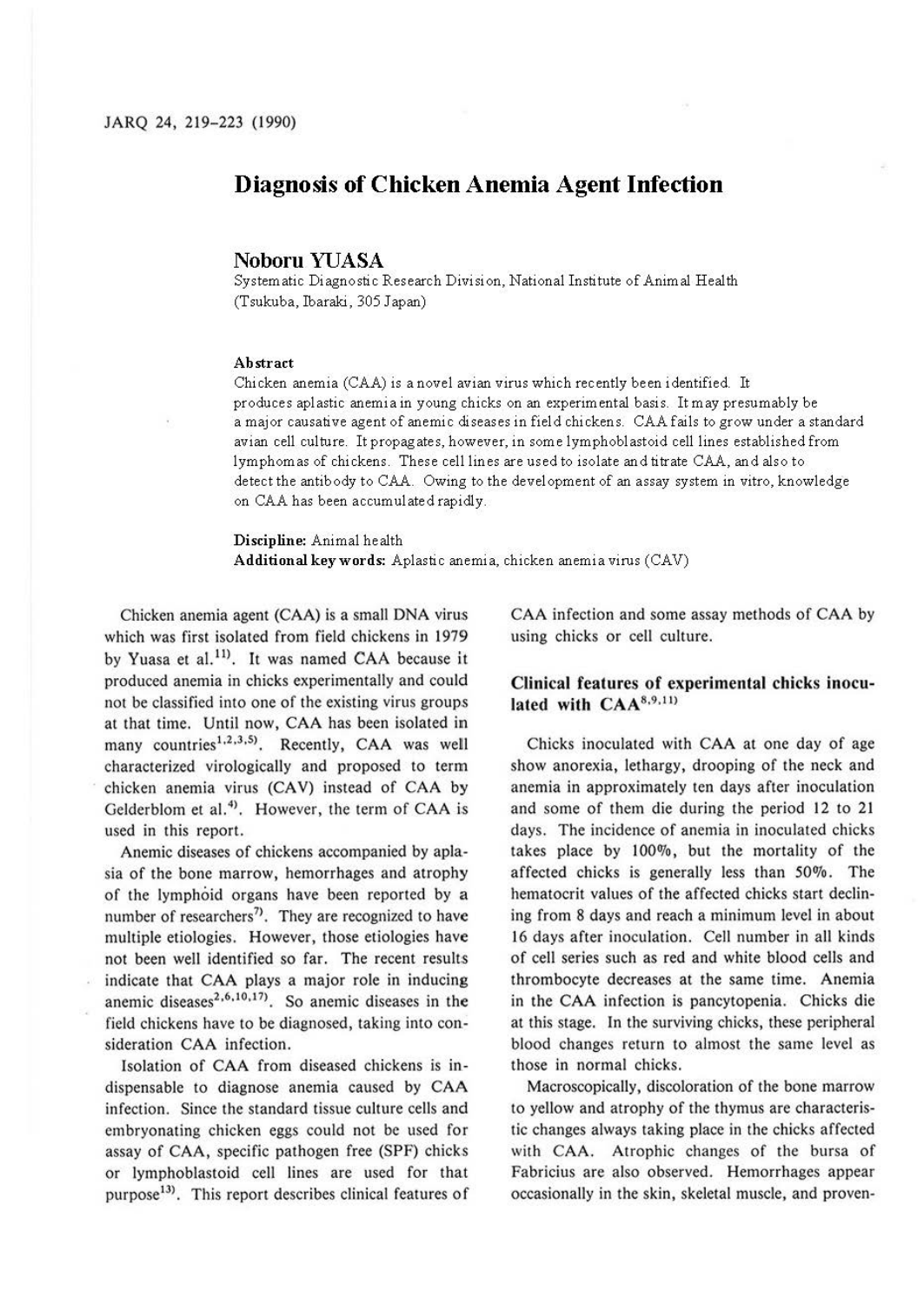tricular mucus membrane or the affected chicks.

Histopathological changes are observed in parallel with macroscopical changes, at the same time, in frequency and severity. In the bone marrow, all the cells known as the erythrocytic, thrombocytic and granulocytic series are reduced remarkably in number and disappear with a displacement by adipose cells. Lymphocytes decrease in number and disappear in the lymphoid organs throughout the body. In the chicks which survive infection, these clinical and pathological changes disappear gradually and the chicks arc restored to almost the same condition as normal chickens.

Frequency of the incidences and severity of anemia by CAA infection depend on various factors such as age, presence or absence of maternal antibody, pathogenicity among strains, genetic difference in the susceptibility of chickens. and dose and route of infection. They are influenced particularly by the age at which birds are exposed to infection. With an advanced age, the birds rapidly acquire resistance <sup>10</sup>CAA. Chicks inoculated with some isolates of CAA at over 2 weeks of age generally show no clinical signs. Chicks with maternal antibody are refractory to infection with CAA.

### **Field** cases **of CAA infection**

Recently, some field cases of anemia have been reported to be CAA infections<sup>2,6,10,17)</sup>. However, it is not so easy to diagnose CAA infection. Since CAA exists commonly among commercial chicken flocks and field chickens are inapparently infected with it, even when CAA is isolated from diseased chickens, it could not be simply deduced that CAA has caused the diseases. Considerations have to be made on the following two points in order 10 confirm the diagnosis or CAA infection; (l) CAA is isolated from almost all the affected chickens; and (2) the parent flock from which the diseased chicks have derived have no antibody to CAA.

A diagnosis was made on a field case of anemia accompanied with aplasia of the bone marrow and hemorrhages in the body as CAA infection<sup>17)</sup>. That incidence t0ok place among 16- to 26-day-old broiler chicks. The losses reached 9.30/o of 6,374 birds at the age of 26 days. Hemorrhages of the muscles, aplastic bone marrow and atrophy of the lymphoicl organs were commonly observed in the affected chicks. The results of post mortem and virological examinations are summarized in Table I. The disease closely resembled an experimental CAA infection from the viewpoints of clinical and pathological findings, and the age of chicks at which it took place. CAA was isolated from all the liver materials examined shown in Table I.

From the result of antibody test 10 CAA in the parent flock from which the diseased chicks were derived, it was evident that some of them lacked a maternal antibody. CAA might have infected them immediately after hatching or possibly via the egg, and induced the disease.

### **Methods for isolation of CAA from field materials 13• 14>**

Since CAA can be recovered from any organ of chickens inoculated with it, any material from the affected chickens may be available for isolation of CAA. In the studies undertaken by the author, the livers from the affected chickens were used for isolation of CAA. A 20% liver homogenate is made with a cell culture medium. It was frozen and thawed three times and centrifuged at 2,500 rpm for 10 min: the resulting supernatant fluid was used as the material for isolating CAA. In some cases, it was heated at 70°C for *5* min and centrifuged again to eliminate large tissue debris.

### *I)* Isolation of CAA by chick inoculation

Chicks free from CAA infection were inoculated with 0.1 m/ of the material at one day of age. Their hematocrit values were determined **14** days after inoculation and the chicks were subjected to investigation of their femoral bone marrow. The material was recognized to be CAA-positive when the inoculated chicks showed lower hematocrit values than the control chicks as well as aplastic bone marrow.

#### *2) Isolation of CAA by cell cultures*

MDCC-MSBI cells or an established cell line derived from Marek 's disease lymphomas were used for CAA isolation. They were cultured in culture tubes, with a size of  $10 \times 110$  mm covered by an aluminum cap, which comained a growth medium, i.e. RPMI 1640 supplemented by 5% fetal bovine serum. The cells were cultured in an incubator containing 5% CO<sub>2</sub> at 39°C.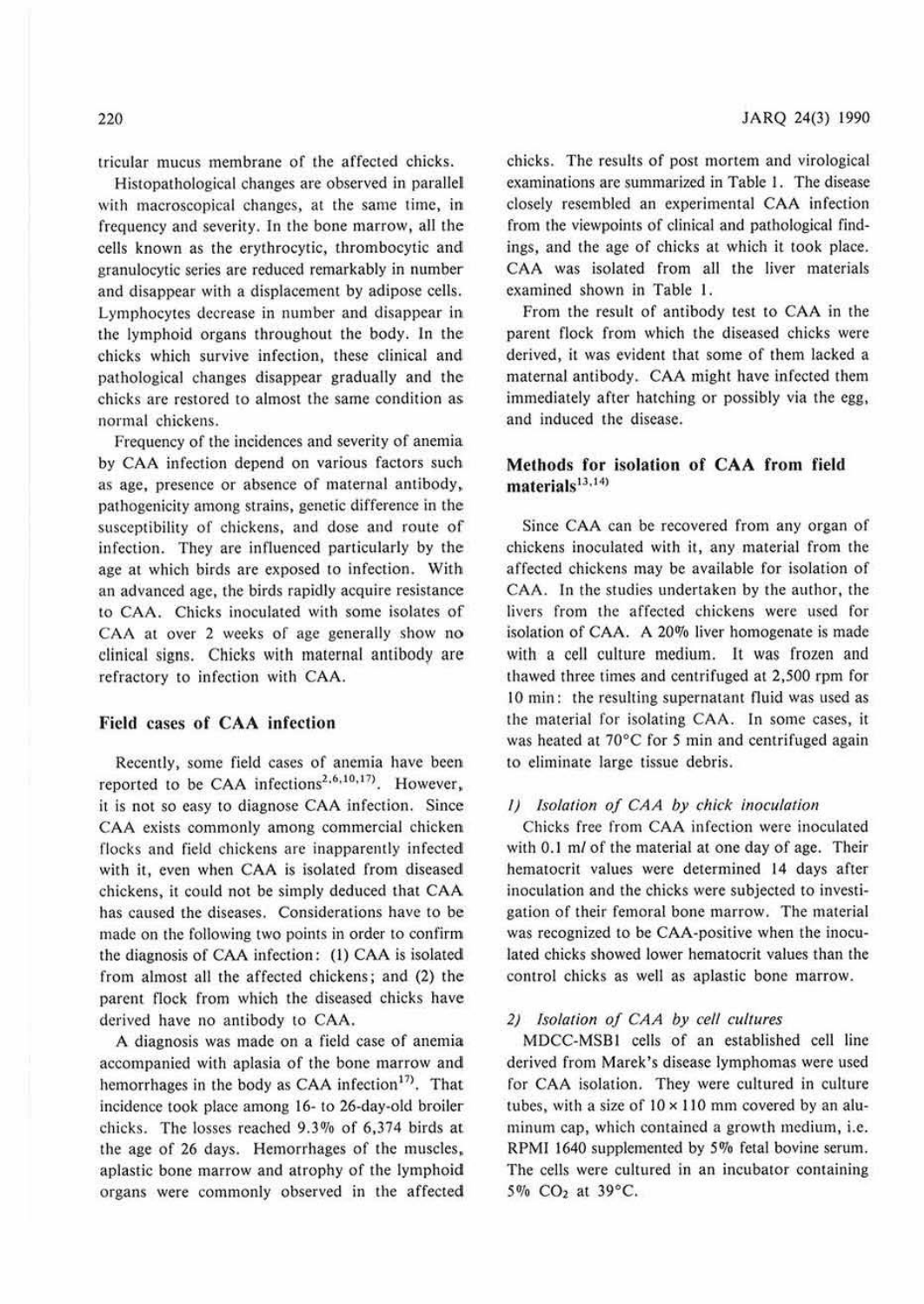| Chick no.       | Age<br>(days) | Red blood<br>cells<br>$(x 10^4 / mm^3)$ | Hematocrit<br>value<br>(0/0) | Macroscopic lesion <sup>a)</sup> |             |                    | Isolation of |                      |
|-----------------|---------------|-----------------------------------------|------------------------------|----------------------------------|-------------|--------------------|--------------|----------------------|
|                 |               |                                         |                              | Bone<br>marrow                   | Hemorrhages | Lymphoid<br>organs | virus        |                      |
|                 |               |                                         |                              |                                  |             |                    | CAA          | Others <sup>b)</sup> |
|                 | 17            | ne                                      | ne                           |                                  |             |                    |              |                      |
|                 |               | ne                                      | ne                           |                                  |             |                    |              |                      |
|                 |               | ne                                      | ne                           |                                  |             |                    |              |                      |
|                 |               | ne                                      | ne                           |                                  |             |                    |              |                      |
|                 |               | ne                                      | ne                           |                                  |             |                    |              |                      |
|                 |               | ne                                      | ne                           |                                  |             |                    |              |                      |
|                 | $18\,$        | ne                                      | ne                           |                                  |             |                    |              |                      |
|                 |               | ne                                      | ne                           |                                  |             |                    |              |                      |
| 9               |               | ne                                      | ne                           |                                  |             |                    |              |                      |
| 10              |               | ne                                      | ne                           |                                  |             |                    |              |                      |
| 11              | 20            | 23                                      | 15                           |                                  |             |                    |              |                      |
| 12              |               | 71                                      | 6                            |                                  |             |                    |              |                      |
| 13              |               | 101                                     | 28                           |                                  |             |                    |              |                      |
| 14              |               | 24                                      | 10                           |                                  |             |                    |              |                      |
| 15              |               | ne                                      | ne                           |                                  |             |                    |              |                      |
| 16              |               | 100                                     | 13                           |                                  |             |                    |              |                      |
| 17              |               | 111                                     | 13                           |                                  |             |                    |              |                      |
| 18              |               | 87                                      | 32                           |                                  |             |                    |              |                      |
| 19              |               | 48                                      | $\overline{11}$              |                                  |             |                    |              |                      |
| 20              |               | 14                                      |                              |                                  |             |                    |              |                      |
| $\overline{21}$ |               | ne                                      | ne                           |                                  |             |                    |              |                      |

### Table 1. Clinical, post mortem and virological examinations of CAA infections under field conditions

a): Discoloration of the bone marrow. Hemorrhages of breast or thigh muscle. Atrophy of thymus, bursa of Fabricius or spleen.

b): Viruses producing cytphathic effect (CPE) in chicken kidney cell culture.

ne: Nol examined.

An MSB1 cell suspension had a concentration of  $2 \times 10^5$  cells/m/. One m/ of the suspension was dispensed into each tube. One-tenth *ml* of the material was inoculated into the tube. The inoculated cells were cultured, and 0.2 m/ of the cell suspension was transferred every other day 10 a new tube containing 1 m/ of the fresh growth medium. A success of the transfer was confirmed on the basis of coloring of the culture medium. The medium that showed a red color was recognized to be CAA-positive. The outcome of isolation was finally evaluated after the 7th transfer.

## Detection of antibody against  $CAA^{15,16}$

#### *I) Neutralization test*

The serum, which was inactivated at  $56^{\circ}$ C for 30 min and followed by a series of four-fold dilution starting with a I : *5* dilution, was mixed with an equal volume of CAA containing 200 TCID<sub>50</sub>/m/.

The mixture was incubated over night at 4°C. The infectivity of the mixture was assayed by MDCC-MSBI cells according to the procedure as described above. The reciprocal of the highest dilution of the scrum that perfectly inhibited the infectivity of CAA was applied as a neutralizing titer.

## 2) Indirect immunofluorescent antibody (IFA) *method*

Since the IFA test has the same sensitivity as the neutralization test and can be completed more quickly and easily, the IFA test was adopted for detecting CAA antibody. MDCC-MSBI cells infected with CAA were used as a source of antigen. The MSB1 cells which were inoculated by a possible highest titer of CAA were collected 24 hr after cultivation. Those cells were centrifuged and smeared on to a glass microscope slide, dried and fixed with acetone for IO min. Fifteen spots of the smears were made with a micropipette on the slide ( $76 \times 26$  mm) to examine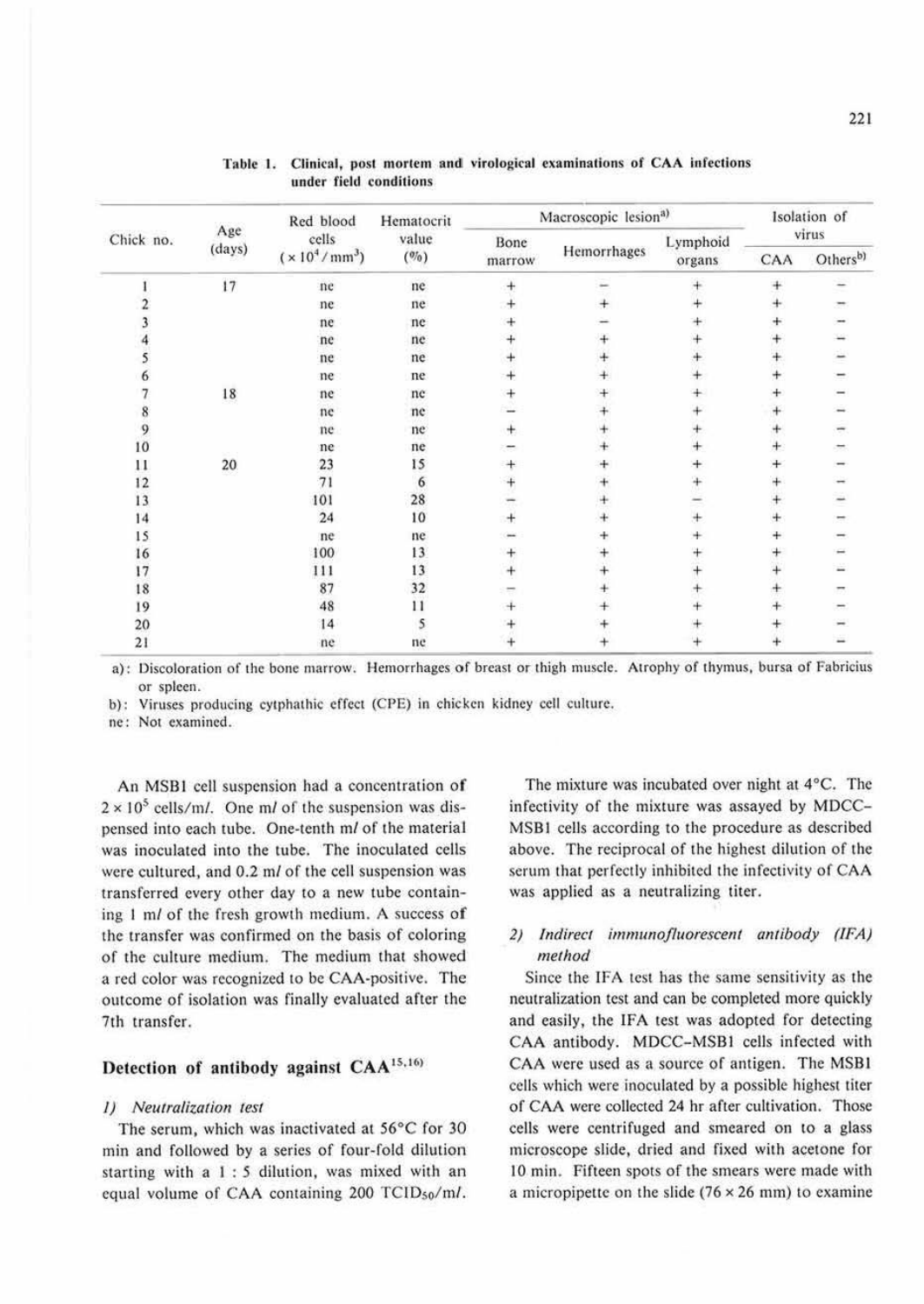15 samples. The smears were stained in a conventional way, using at first a primary serum and then with fluorescence isothiocyanate-cojugated rabbit anti-chicken IgG, at 37°C for 30 min in each treatment. The CAA positive antigens were observed mainly in the neuclei of infected cells. The MSB I cells were specifically stained with an anti-Marek's disease virus (MDV) serum or an anti-turkey herpesvirus (HVT) serum under the !FA test. This was because the cells possessed MDV-induced intracellular antigens. It was, however, possible to differentiate MDV-antigens from CAA-antigens since the MDV-positive cells were proportionally smaller in number than the CAA-positive cells when the MSB1 cells heavily infected with CAA were used. Furthermore, the MDV-positive cells were generally stained more intensely than the CAA-positive cells.

A method for diagnosis of CAA infection in chickens is briefly explained hereafter. It seems that aplastic anemia similar to CAA infection might also be induced by some other causes such as sulfonamide intoxication and some viral infections. Deferential diagnosis from these diseases should be acquired. From the above-mentioned results obtained from the experimental infections with CAA, the diagnostic points of CAA infections are summarized as follows;

(I) Epidemiology

- (a) The maternal antibody of the affected chicks are negative.
- (b) The disease occurs in chicks of less than 6 weeks of age in general, and 1-4 weeks of age in particular.
- (2) Pathology
	- (a) Pancytopenia.
	- (b) Aplastic bone marrow and atrophic thymus are always observed in the affected chicks.
- (3) Etiology

**CAA** can be isolated from almost all **the**  affected chicks.

It is proved that CAA infection is enhanced by other factors<sup>12)</sup>. In these cases, diagnosis may probably be more complicated. There might be other clinical and pathological features that are not mentioned above.

**At** present, it is considered that the outbreaks of CAA infections are not very frequent throughout the world. Therefore, they are not regarded as a major economic threat to the pouliry industry. However, the presence of CAA should not be overlooked

because of its so-called 'complicated infections' or its aggravating effects on the efficacy of vaccines. The SPF flocks from which biological products are produced should be checked carefully regarding their CAA infections.

### **References**

- 1) Bülow, V. v., et al. (1983): Frühsterblichkeitssyndrom bei Küken nach Doppelinfektion mit dem Virus der Marckschen Krankheit (MDV) & einem Anämie-Erreger (CAA). *Zbl. Vet. Med. 8.,* 30, 742-750.
- 2) Chettle, N. J., et al. (1989): An outbreak of disease due to chicken anaemia agent in broiler chickens in England. *Vet. Rec.,* **124,** 211-215.
- 3) Engström, B. E. (1988): Blue wing disease of chickens: Isolation of avian rcovirus and chicken anaemia agent. *Avian Pathol., 11,* 23-32.
- 4) Gelderblom, H. et al. (1989): Morphological characterization of chicken anaemia agent (CAA). *Arch. Virol.,* 109, 115-120.
- 5) Goowin, M. A. et al. (1989): Infectious anemia caused by parvovirus-likc virus in Georgia broilers. *Avian Dis.,*  33, 438-445.
- 6) Goryo, M. e1 al. (1987) : Outbreak of anemia associated with chicken anemia agent in young chicks. Jpn. J. *Vet. Sci.,* 49, 867- 873.
- 7) Peckham, M. C. (1984): Hemorrhagic syndrome. In Diseases of Pouhry (81h ed.), eds. Hofstad, M. S. et al. Iowa Siate Univ. Press, Iowa, 767-770.
- 8) Taniguchi, T. et al. (1982): Hematopathological changes in dead and moribund chicks induced by chicken anemia ageni. *Nat. /11s1. Anim. Health* Q., 22, 61-69.
- 9) Taniguchi, T. et al. (1983): Chronological observation on hemato-pathological changes in chicks inoculated with chicken anemia agent. *Nat. Inst. Anim. Health Q .•* 23, 1-12.
- 10) Vielitz, E. & Landgraf, H. (1988): Anaemia-dermatitis of broilers: Field observations on its occurence, transmission and prevention. *Avian Pathol.,* 17, 113-120.
- 11) Yuasa, **N.,** Yoshida, I. & Taniguchi, T. (1979): Isolation and some characteristics of an agent inducing anemia in chicks. *Avian Dis.,* **23,** 366-385.
- 12) Yuasa, N. et al. (1980); Effect of infectious bursal disease virus infection on incidence of anemia by chicken anemia agent. *Avian Dis.,* **24,** 202-209.
- 13) Yuasa, N. (1983): Propagation and infectivity titration of the Gifu-1 strain of chicken anemia agent in a cell line (MDCC-MSBI) derived from Marek's disease lymphoma. *Nat. Inst. A11im. Health.* Q., 23, 13-20.
- 14) Yuasa, N., e1 al.(1983): Isolation of chicken anemia agent with MDCC-MSBI cells from chickens in 1he field. *Nat. Inst. Anim. Health Q.*, 23, 75-77.
- 15) Yuasa, N., Imai, **K.** & Tezuka, H. (1985) : Survey of antibody against chicken anaemia agent (CAA) by an indirect immunofluorescent antibody technique in breeder flocks in Japan. *Avian Pa1hol.,* **14,** 521-530.